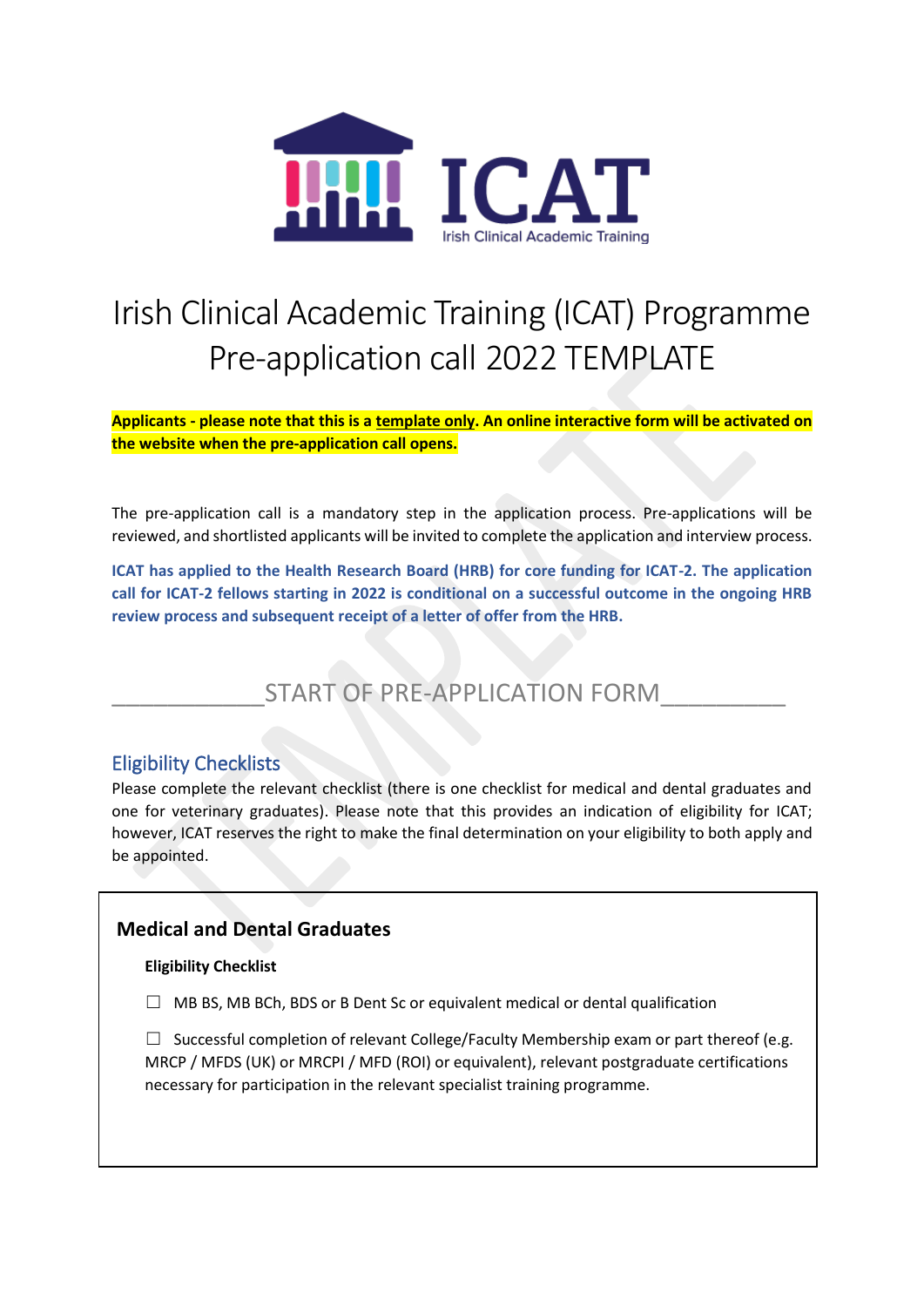

#### **Medical / Dental Registration**

 $\Box$  (a) Eligible for full or limited registration with the Irish Medical Council (IMC), General Medical Council (GMC), Irish Dental Council (IMC) or General Dental Council (GDC) at time of application with the necessary licence to practise

#### **or**

 $\Box$  (b) Full or limited registration at time of appointment with the IMC or IDC- for fellows intending to work in the Republic of Ireland- or with the GMC or GDC-for fellows intending to work in Northern Ireland, with the necessary licence to practise

#### **With**

 $\Box$  Documented evidence from the relevant training body (e.g. GMC, IMC, RCPI or equivalent) of achievement of appropriate competencies for stage of training by time of appointment in line with relevant national regulatory requirements (including satisfactory outcome at ARCP (NI))

 $\Box$  Eligibility to work in the Republic of Ireland or United Kingdom at time of application

 $\Box$  Satisfactory completion of relevant Vetting/Barring Scheme

 $\Box$  Hold a current medical / dental indemnity policy that is valid in the jurisdiction where training will occur

#### **and**

 $\Box$  (a) Either hold a National Training Number in a GMC or GDC approved UK Specialty Training Programme at ST3 level or above (ST1 or above for General Practice trainees and Dental Trainees)

#### **or**

 $\Box$  (b) Be eligible to apply or already be appointed to a recognised Higher Specialist Training Scheme or approved 'run through' Specialist Training Programme in the Republic of Ireland overseen by an approved training body (ROI)

#### **With**

 $\Box$  Hold a current fitness-to-practise certificate (or equivalent) from the relevant regulatory authority

# Training information (Medical and Dental graduates)

#### **Name of postgraduate training scheme\***

To apply, you must already be on a postgraduate training scheme in the Republic of Ireland or Northern Ireland or eligible to be on such a scheme. If you are not already on a higher specialist training scheme, you will be asked to provide a letter of support from the specialist training committee to confirm your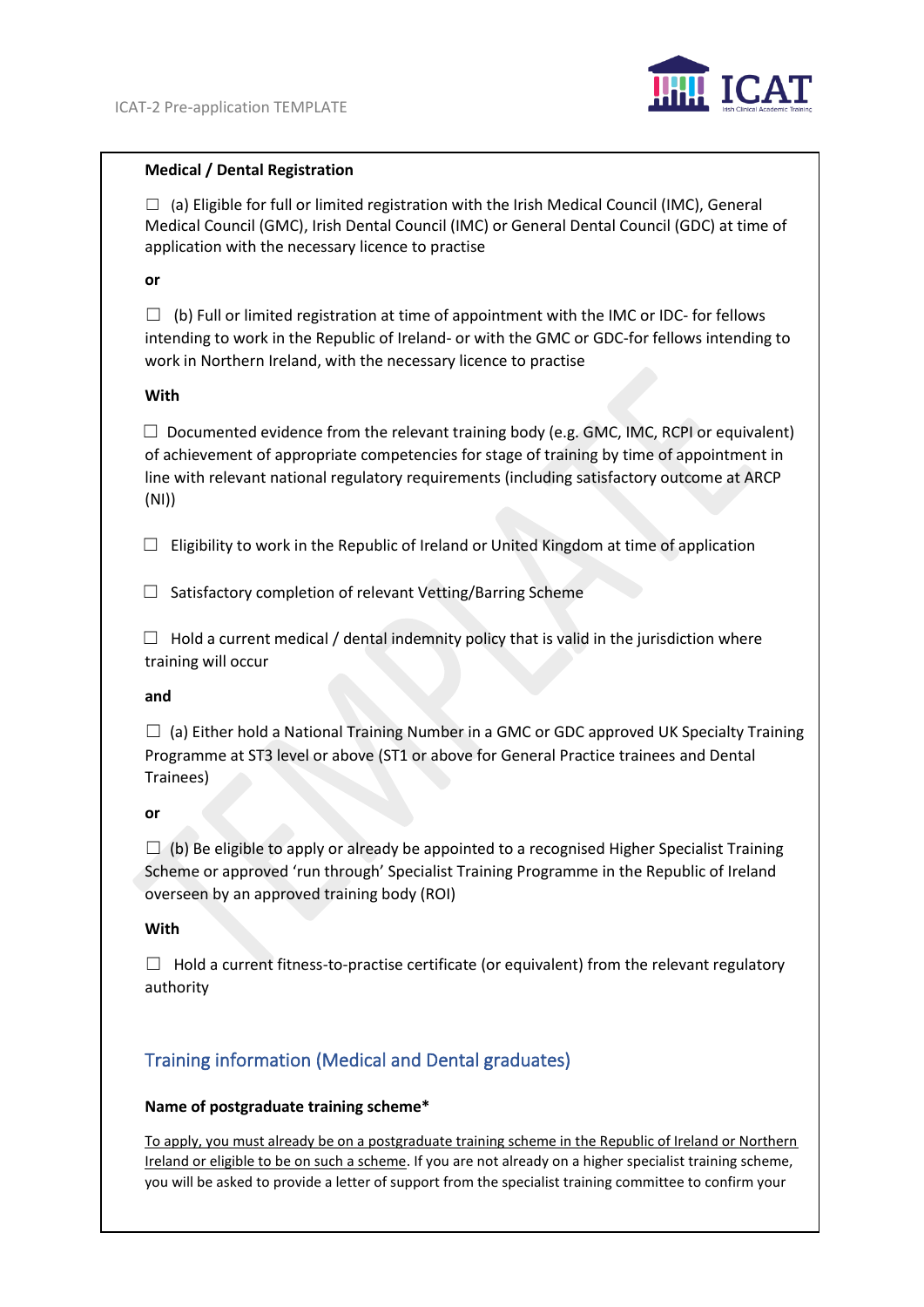

eligibility (this should be provided by applicants invited to the second stage of the application process and is not required for the pre-application). Award of a fellowship will be dependent on you having obtained a place on a postgraduate scheme in the Republic of Ireland or in Northern Ireland.

[Due to the different training structure for General Practice, eligibility criteria are different – trainees may apply 1 year before entering higher specialist training. Please contact ICAT directly if you are a trainee in General Practice who is interested in applying to the ICAT Programme].

#### **What year of postgraduate training will you enter in 2022? \***

e.g. I will enter the first year of higher specialist training in July 2022

**What is the length of your postgraduate training scheme and how many years of postgraduate training will remain (from July/August 2022) before you are CSCST/CCT eligible (not taking into account any time spent in the ICAT Programme)? \*** 

e.g. I will have completed two years of higher specialist training and will have three years left to complete from July 2022, prior to CSCST.

#### **Disclaimer\***

 $\Box$  I understand that I must inform my higher specialist training body that I am applying for an ICAT fellowship

#### **Disclaimer\***

 $\Box$  I give permission to ICAT to notify my higher specialist training body of my application

#### **Veterinary graduates**

#### **Eligibility Checklist**

- $\Box$  MVB or equivalent veterinary degree
- $\Box$  Successful completion of relevant specialist (European Board of Veterinary Specialisation

 (EBVS), American Veterinary Medical Association (AVMA)) training programme or equivalent.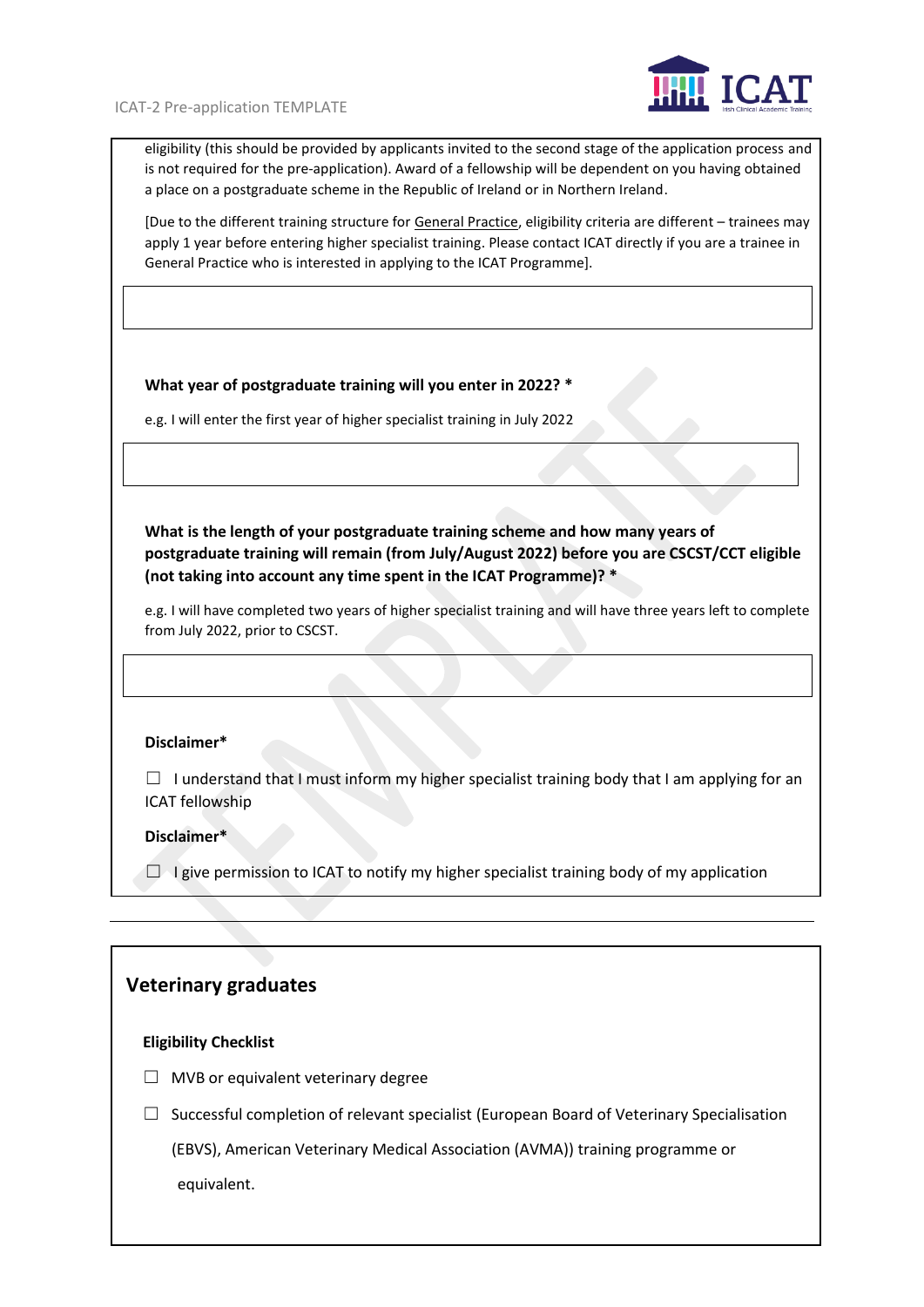

#### **Veterinary Registration**

 $\Box$  (a) Eligible for full registration with the Veterinary Council of Ireland

#### **With**

 $\Box$  Eligibility to work in the Republic of Ireland or United Kingdom at time of application

# Training information (Veterinary graduates)

#### **Veterinary graduates - Name of postgraduate training scheme\***

To apply, you must already be completing or have completed an EBVS/AVMA veterinary specialist training programme.

#### **Disclaimer\***

 $\Box$  I understand that I must inform the UCD School of Veterinary Medicine that I am applying for an ICAT fellowship

# **Eligibility for fellowship for trainees in underrepresented specialties (see preapplication call for details)**

 $\Box$  Please tick here if you a trainee in one of the clinical specialties encouraged to apply to ICAT in 2022

- General Practice
- Surgical specialties:
	- General Surgery
	- Cardiothoracic Surgery
	- **Neurosurgery**
	- Oral and Maxillo-Facial Surgery
	- Otolaryngology
	- Paediatric Surgery
	- Plastic, Reconstructive and Aesthetic Surgery
	- Trauma and Orthopaedic Surgery
	- Urology
	- Vascular Surgery
- Ophthalmology
	- Obstetrics & Gynaecology
- **Pathology**
- Anaesthesiology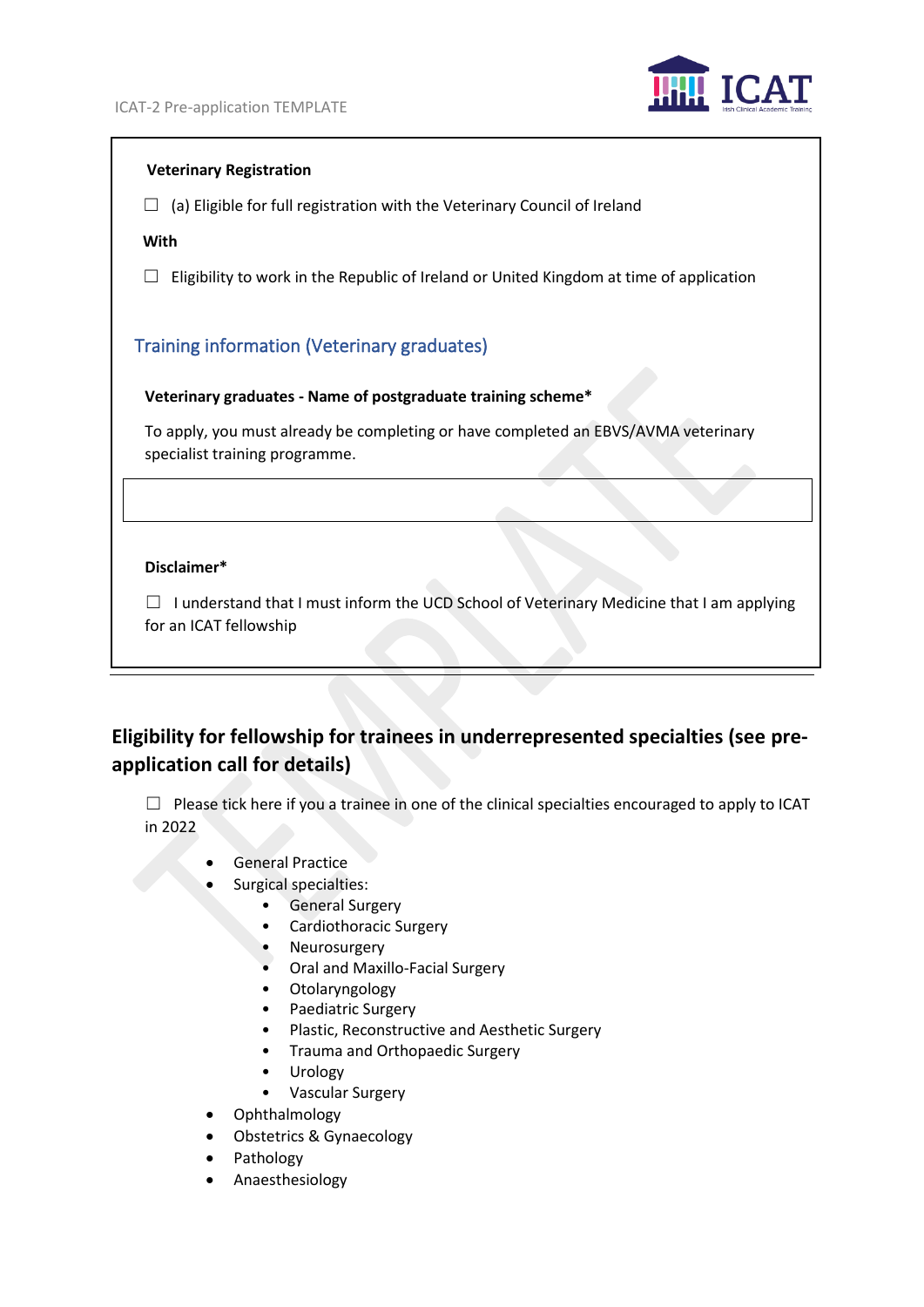

# Personal Information

Contact details, date of birth, gender, nationality and EU status data are collected solely for the administration of the application process and are not shared with the peer reviewers or interview panel. The identity of applicants is withheld during the review process and applicants should try to ensure their application and CV are written in a gender-neutral language.

| Name*          |  |
|----------------|--|
| Title          |  |
|                |  |
| First          |  |
|                |  |
| Middle         |  |
|                |  |
| Last           |  |
|                |  |
| Phone*         |  |
|                |  |
| Email*         |  |
|                |  |
| Date of Birth* |  |
|                |  |
|                |  |

#### **Gender**

Gender data are collected to monitor diversity and are not disclosed to peer reviewers

[select from drop-down list]

#### **Nationality\***

[select from drop-down list]

#### **EU Status\***

Are you eligible for EU status for the payment of fees? (Y/N). Please note that ICAT funds student fees at the EU rate only.

[select from drop-down list]

#### **Permanent Address\***

Street Address Address Line 2 City / Region ZIP / Postal Code Country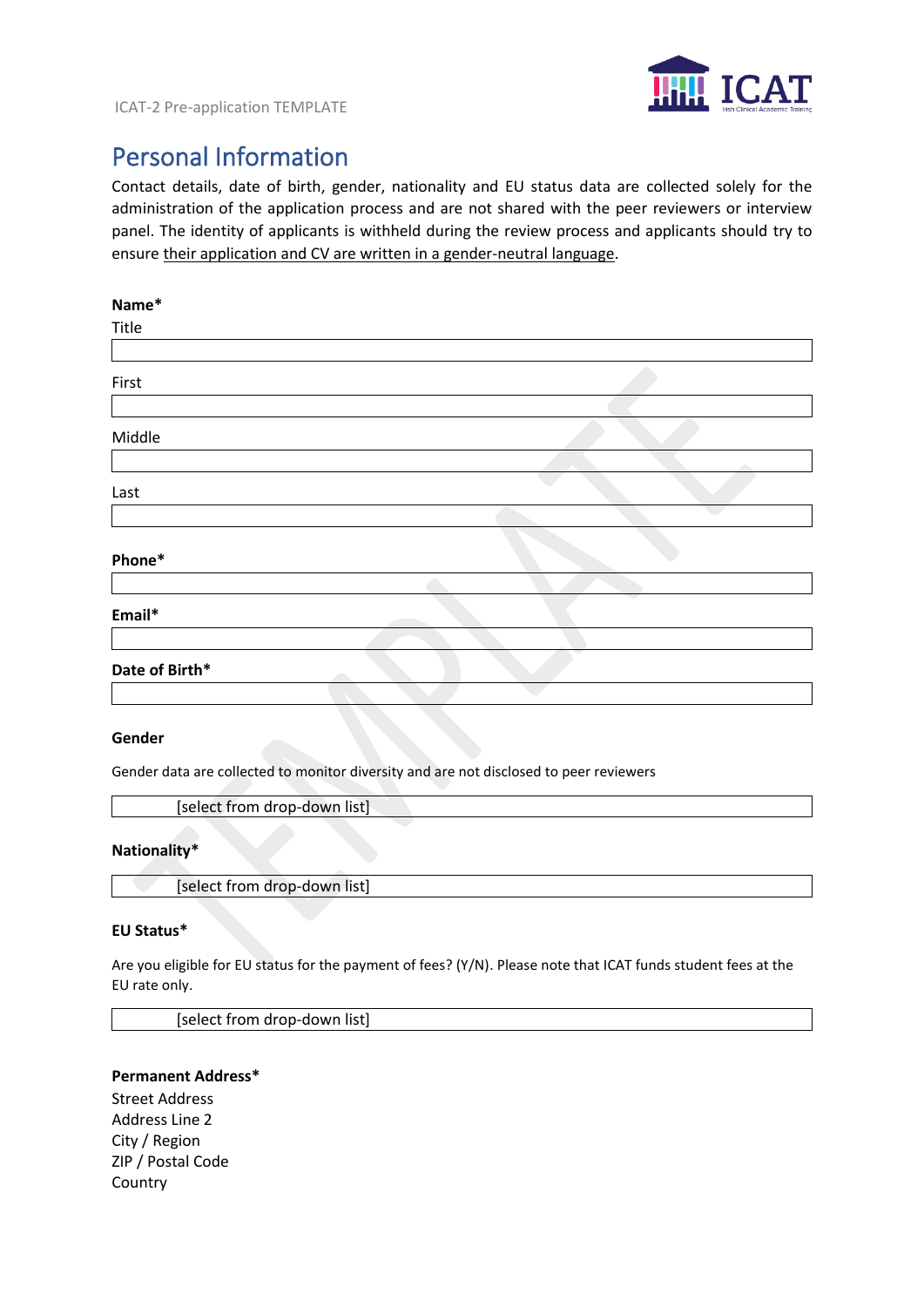

#### **Address for correspondence (if different)**

Street Address Address Line 2 City / Region ZIP / Postal Code Country

# Curriculum Vitae

Please upload a copy of your CV to ICAT using the upload function on the ICAT website. It is your responsibility to provide us with all the information about your career to date to help us select applicants to bring forward to interview.

ICAT will not disclose the gender of applicants to the peer reviewers; it would be helpful if you could remove details relating to your gender from your CV. Please use your initials rather than your first name when listing publications. For administration purposes, please include your name and email address at the start of your CV; these details will be hidden from the peer reviewers. If you have any questions about this, please contact the programme manager a[t info@icatprogramme.org.](mailto:info@icatprogramme.org)

Within your CV, please list the dates of any career breaks; any time not spent in active training/research will be taken into consideration when assessing your application. You should also include this information in the form below.

When listing outputs within your CV, please also include one or two sentences per output describing your contribution and the significance and impact to the field or to policy and/or practice.

#### **CV Upload \***

Please upload your CV in a pdf or word (doc, docx) format.

#### **Career breaks**

Insert the dates of any periods of leave taken in your career to date (for example statutory leave, parental leave, sick leave, carers leave etc.). Any time not spent in active training/research will be taken into consideration when assessing your application.

#### **Past Academic Achievements (up to 500 words)** \*

Please describe your experience to date, focusing on research projects and particularly on any you designed and led. Discuss the research outputs and activities you are most proud of (these could include but are not limited to creation of a dataset, involvement in a patent application, input into a study protocol, non-peer-reviewed publications such as national reports, peer-reviewed publications, teaching activities, presentations, awards, outreach activities and public, patient and carer involvement and engagement).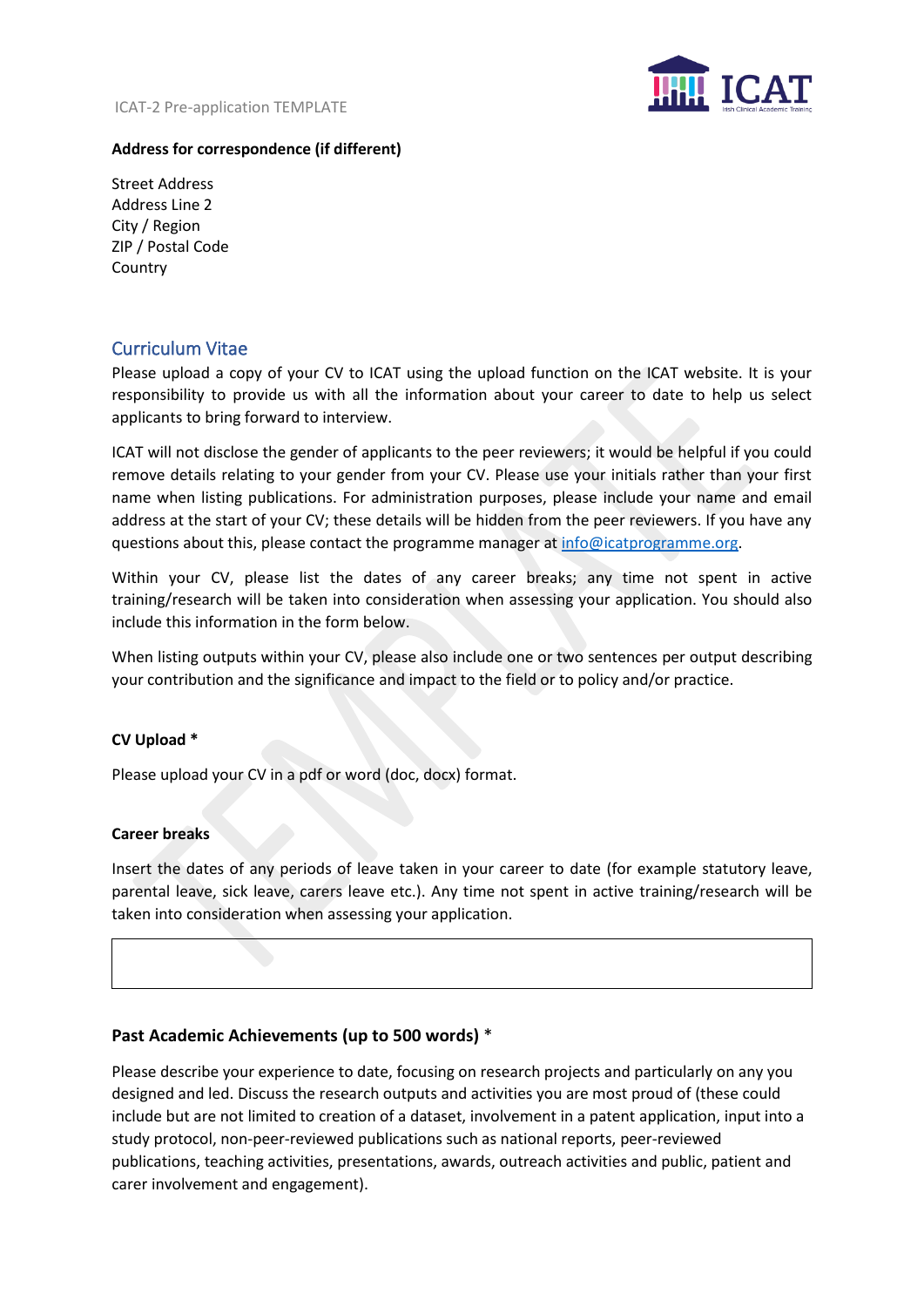

Please ensure that you remain within the word limit. Additional text may be removed from the application. If you wish to add references to your statements, you can append a page to your CV; however, the inclusion of references is at the discretion of the applicant and is not a requirement.

#### **Personal Statement (up to 500 words)** \*

Please describe your understanding of the importance of scientific, healthcare and translational research in the modern era. Describe your vision for your role as a clinical academic within your discipline? How will you make an impact as a clinical academic in Ireland and internationally?

Please ensure that you remain within the word limit. Additional text may be removed from the application. If you wish to add references to your statements, you can append a page to your CV; however, the inclusion of references is at the discretion of the applicant and is not a requirement.

### **What is a major area of need or knowledge gap? (up to 500 words)** \*

Please identify a major area of need or a knowledge gap and describe why a solution is important for this area of need, or why this knowledge gap should be addressed (the area does not have to be clinically focused, this could also be a gap in scientific knowledge or a population/environmental area of need, for example).

How does the area you have identified align with national and international research and/or healthcare strategy?

Within this section you should clearly highlight with examples your understanding of how research across the basic sciences, health sciences, clinical/population health research, engineering and data sciences are used to build solutions to unmet clinical need or to address scientific knowledge gaps.

**– PLEASE DO NOT DESCRIBE A PhD RESEARCH PROJECT IN THIS SECTION.** ICAT fellows are expected to enter the programme undifferentiated to supervisor and project.

Please ensure that you remain within the word limit. Additional text may be removed from the application. If you wish to add references to your statements, you can append a page to your CV; however, the inclusion of references is at the discretion of the applicant and is not a requirement.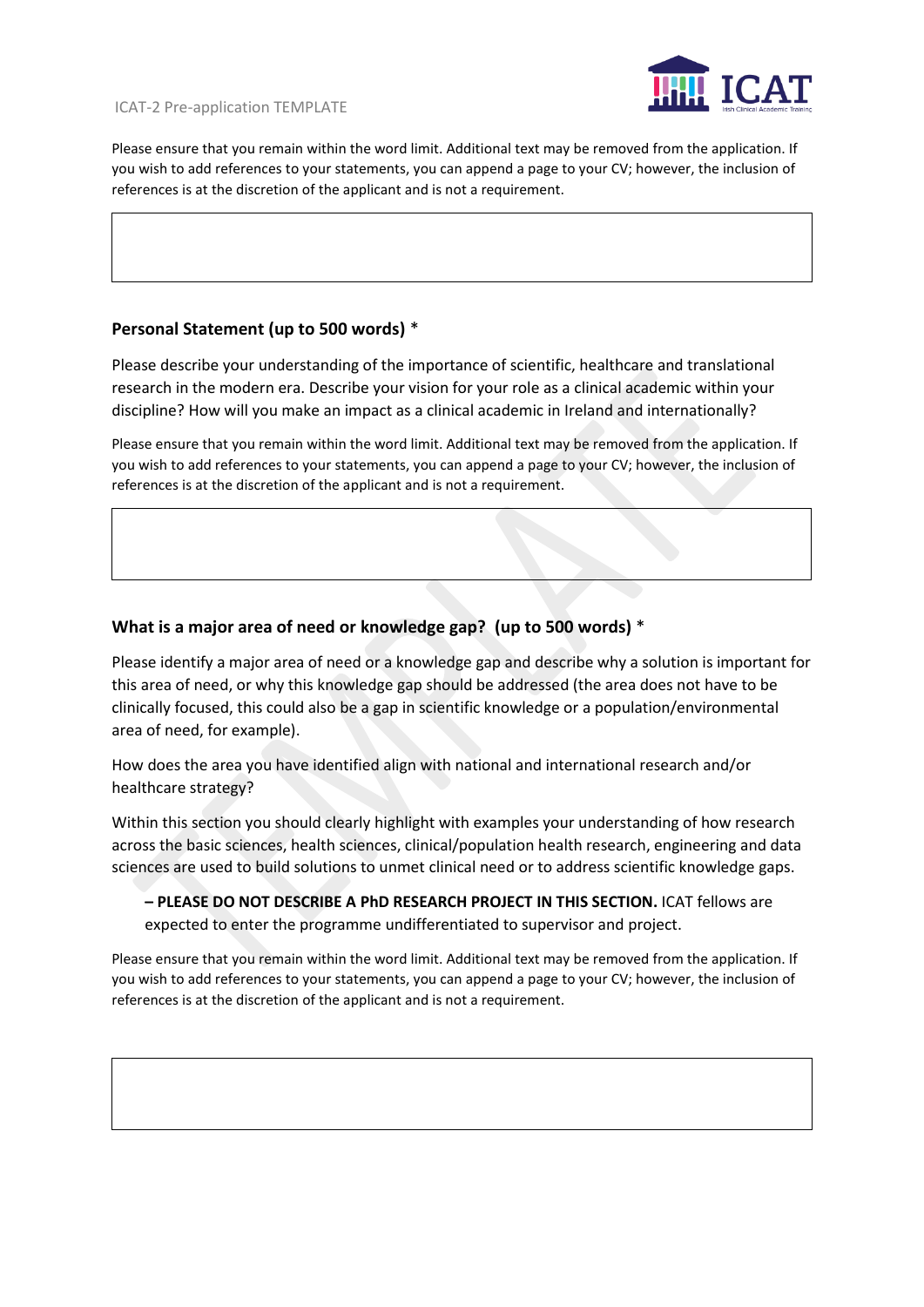

#### **Declaration\***

Please tick the box below to indicate that the information you have provided is true to the best of your knowledge.

 $\Box$  The information I have provided is true to the best of my knowledge.

#### **Consent\***

Please tick the box below to indicate your consent.

 $\Box$  I accept that the ICAT Programme will collect my personal data and will use it for the purposes of recruitment to the ICAT Programme. Information from third parties will be collected (two references, supplied by the referees you have selected). Your information will be shared with independent peer reviewers and internally for the purposes of shortlisting, interview and selection. If you have any queries regarding the use or storage of your data, you can contact the data protection officer at dataprotection@tcd.ie.

#### **Referee Contact Consent\***

Please tick the box below to indicate your consent.

 $\Box$  I give permission to ICAT to contact my referees

#### **Where did you first hear about ICAT (please select one)?\***

- ☐ Advertisement on University website
- □ From an ICAT Director
- ☐ NCHD/NIMDTA newsletter
- □ From a current ICAT Fellow
- ☐ From the ICAT website/Twitter
- $\Box$  From your postgraduate training body
- $\Box$  At an event/talk (please name the event)
- □ From clinical colleagues
- $\Box$  From the Department of Food, Agriculture and the Marine
- $\Box$  I was encouraged to apply by a potential PhD supervisor
- $\Box$  From health services communications
- $\Box$  Advertisements/news from funding agencies (e.g. Health Research Board)
- $\Box$  From a previous applicant
- ☐ Other

#### **Where else did you hear about ICAT (please select all that apply)?**

- $\Box$  Advertisement on University website
- ☐ From an ICAT Director
- ☐ NCHD/NIMDTA newsletter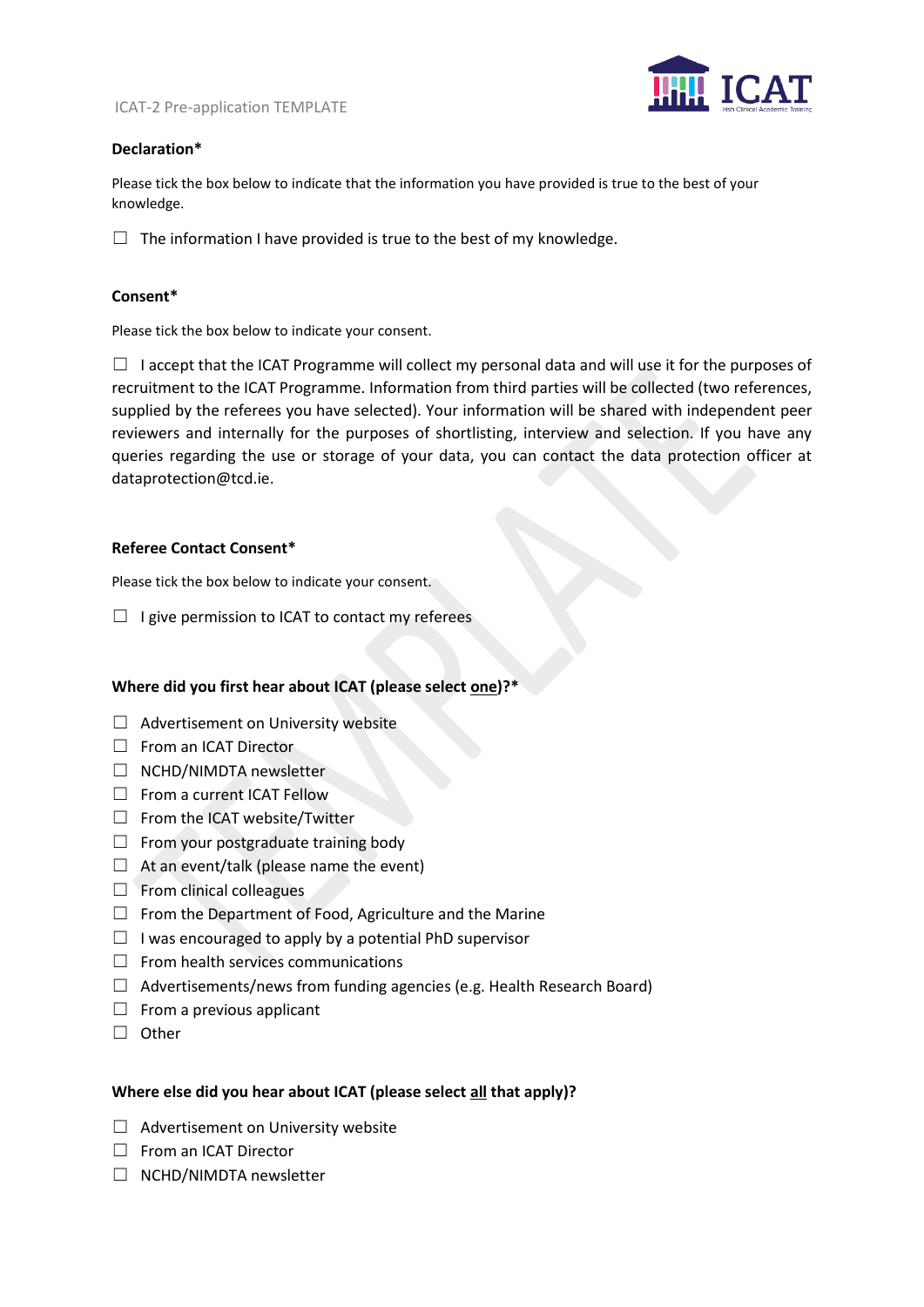

- ☐ From a current ICAT Fellow
- ☐ From the ICAT website/Twitter
- $\Box$  From your postgraduate training body
- $\Box$  At an event/talk (please name the event)
- $\Box$  From clinical colleagues
- ☐ From the Department of Food, Agriculture and the Marine
- ☐ I was encouraged to apply by a potential PhD supervisor
- $\Box$  From health services communications
- ☐ Advertisements/news from funding agencies (e.g. Health Research Board)
- $\Box$  From a previous applicant
- ☐ Other

# END OF PRE-APPLICATION FORM